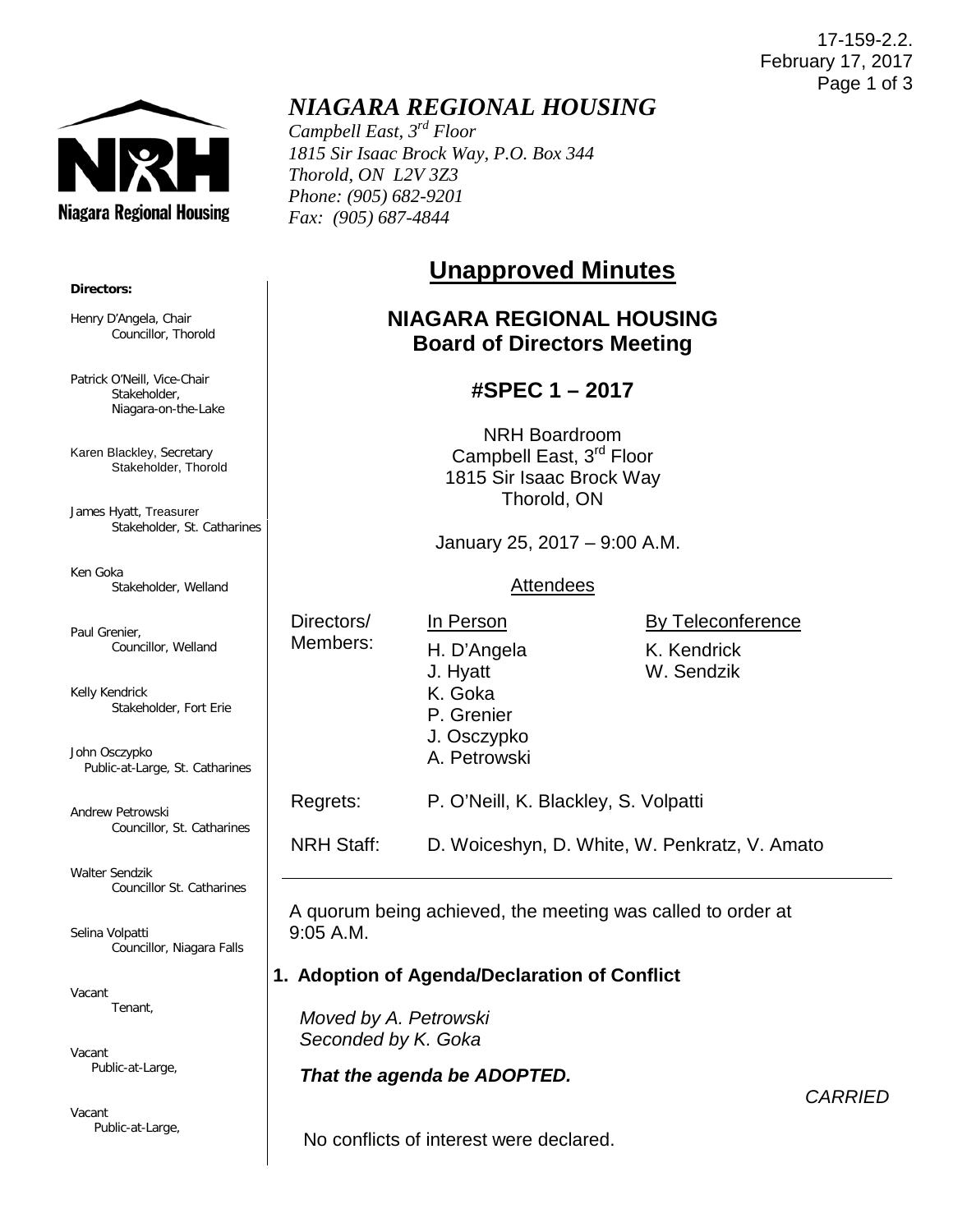#### **2.** Contractor Prequalification Criteria and Weighting

W. Pankratz provided an overview of the document entitled *Request for Prequalification of General Contractor* in a line by line review the following edits were made:

- 4.2.a affordable housing changed to low-rise multi-residential and score for satisfactory rating changed to 3
- 4.2.c affordable changed to low-rise multi-residential housing projects
- $\bullet$  4.2.g 3 references changed to 3 most recent major projects
- 6.a. or Niagara Region added
- 6.b. spell out letters
- 6.c. delete to Niagara Regional Housing

It is assumed that accounting does a lien check prior to issuing cheques to contractors; this avoids situations where subs are not paid.

9:20 A.M. - P. Grenier left for a meeting in the next room. 9:35 A.M. - P. Grenier returned to this meeting.

The contract is with the design company; the architects will do the scoring.

Transparency-other municipalities post prequalification scores on their websites; in any case a contractor can contact W. Pankratz to find out how/why they received their specific score.

Staff to check with legal to make sure scores can be listed for the public.

Action by: D. Woiceshyn

*Moved by A. Petrowski Seconded by J. Hyatt*

#### *That the Niagara Regional Housing Board of Directors APPROVE the Request for Prequalification of General Contractor as amended.*

*CARRIED*

**3.** Next Meeting

Friday, February 17, 2017 NRH Board Room Campbell East, 3<sup>rd</sup> floor 1815 Sir Isaac Brock Way, Thorold, ON